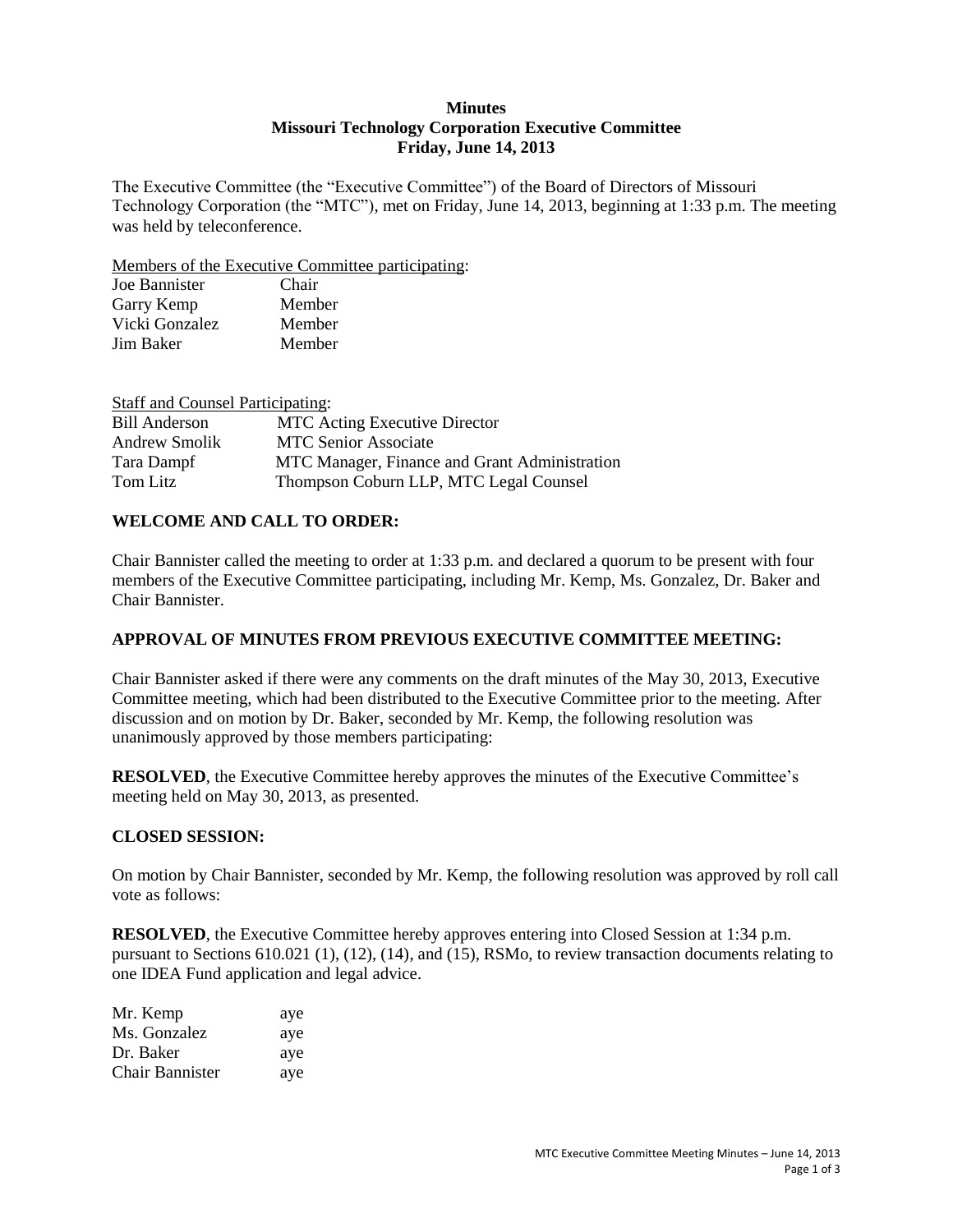On motion by Chair Bannister, seconded by Ms. Gonzalez, the following resolution was approved by roll call vote as follows:

**RESOLVED**, the Executive Committee approves reconvening from Closed Session at 1:52 p.m.

| Mr. Kemp        | aye |
|-----------------|-----|
| Ms. Gonzalez    | aye |
| Dr. Baker       | aye |
| Chair Bannister | aye |

Chair Bannister reported that the Executive Committee took no action in the Closed Session after a discussion confined to the matters stated above.

## **REVIEW IDEA FUND TRANSACTION DOCUMENTS:**

After discussion and on motion by Dr. Baker, seconded by Mr. Kemp, the following resolutions were unanimously approved by those members participating:

**RESOLVED,** the Executive Committee on behalf of the MTC Board hereby approves the transaction documents for a convertible loan by MTC in the amount of \$200,000 pursuant to Seed Capital Co-Investment Application 2013-06-008 (Adarza Biosystems, Inc.) in substantially the form presented;

**FURTHER RESOLVED,** the Executive Committee on behalf of the MTC Board hereby authorizes the MTC Acting Executive Director to execute and deliver on behalf of the MTC all documents relating to such convertible loan on behalf of the MTC; and

**FURTHER RESOLVED,** the Executive Committee on behalf of the MTC Board hereby authorizes the MTC Acting Executive Director on behalf of the MTC to negotiate, amend, and approve any and all agreements, documents or instruments and to take such other actions as may be required or desirable in connection with, or in furtherance of such convertible loan.

On motion by Dr. Baker, seconded by Mr. Kemp, the following resolution was unanimously approved by those members participating:

**RESOLVED,** the Executive Committee on behalf of the MTC Board hereby appoints Bill Anderson, MTC Acting Executive Director, as the Lenders Representative for purposes of the agreements for the MTC's loan to Emerald Automotive, LLC.

On motion by Ms. Gonzalaz, seconded by Mr. Kemp, the following resolution was unanimously approved by those members participating:

**RESOLVED**, the Executive Committee on behalf of the MTC Board hereby authorizes and directs Bill Anderson, as Lenders Representative, to execute and deliver a letter supplementing the financing agreements for Emerald Automotive, LLC pursuant to its request dated May 31, 2013, for the extension of the date by which it is obligated to submit certain certifications to the lenders, based upon the additional materials it has submitted in support thereof, which letter shall be substantially in the form presented to the Committee, with such changes or amendments as the Lenders Representative shall deem required or advisable on behalf of the MTC.

## **NEW BUSINESS:**

Acting Director Anderson updated the Executive Committee on new Board assignments related to the MTC Board of Directors. Acting Director Anderson stated that Senate President Pro Tem, Senator Tom